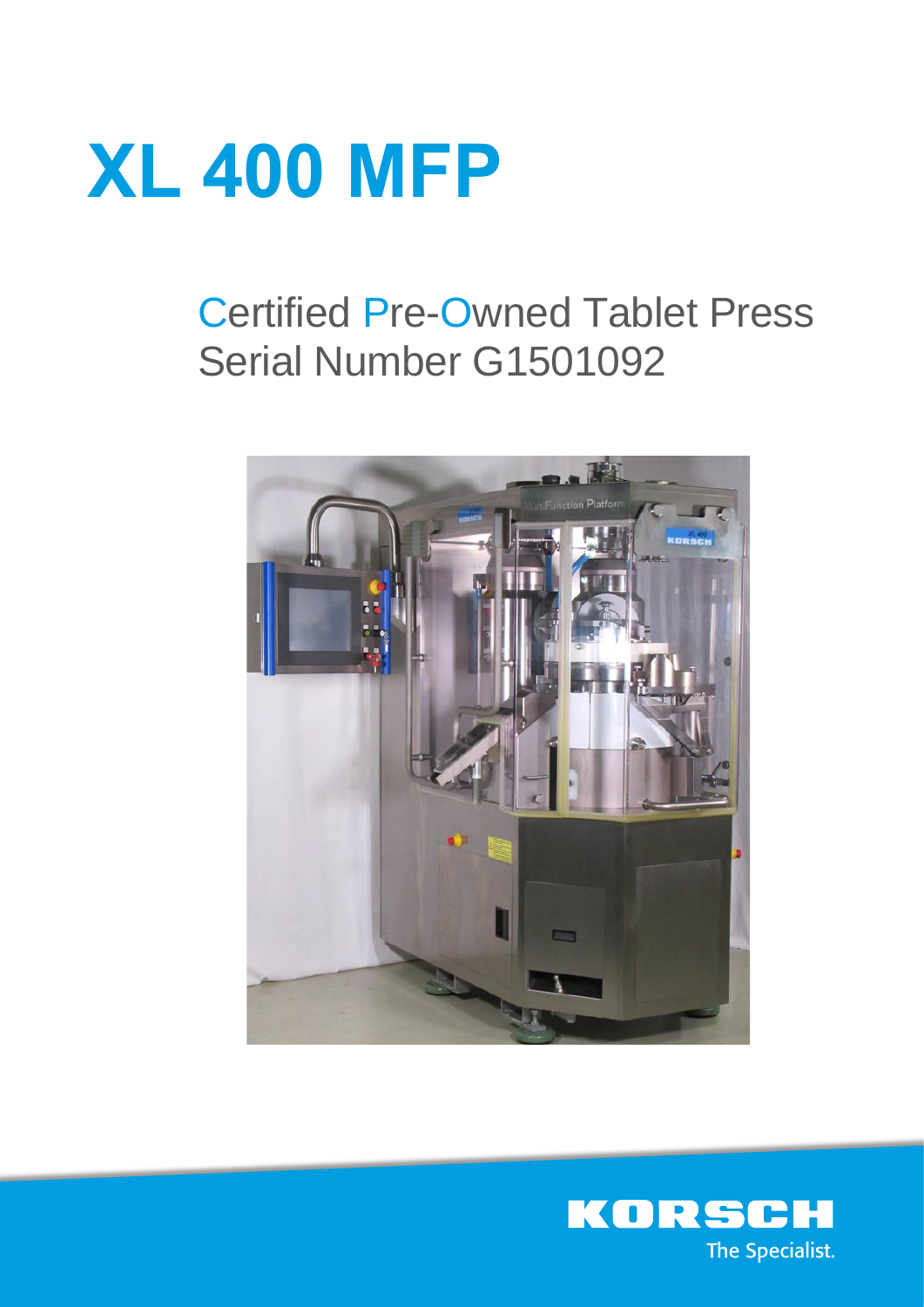

# **1. Tablet Press Description**

#### **1.1 General Description**

Certified Pre-Owned KORSCH XL 400 MFP Tablet Press, manufactured in 2017 and fully refurbished in 2022. The XL 400 MFP is a single-sided, high-speed rotary tablet press with singlelayer, bi-layer and try-layer capability.

#### **1.2 Key Features**

- Single-Layer Execution
- **44-Station Turret**
- **Exchangeable Turret Capability**
- **GMP Compression Zone**
- Multi-Function Column (MFC)
- Compression Roller Station, Precompression
- Compression Roller Station, Main Compression
- Motorized Adjustment Tablet Thickness
- Motorized Adjustment Insertion Depth
- Motorized Adjustment Dosing Cam
- Rotary, 2-Chamber Force Feeder
- Central Machine Control Diagnostic System
- Composite Cam Track Design
- Frequency Drive on Main Motor
- 3-Channel Discharge Chute
- 4-Zone Central Lubrication System
- Fill Cam (14 mm)
- Fully Updated Control System
- Windows 10 Platform
- Siemens PLC Modul
- **HMI Touch Screen**



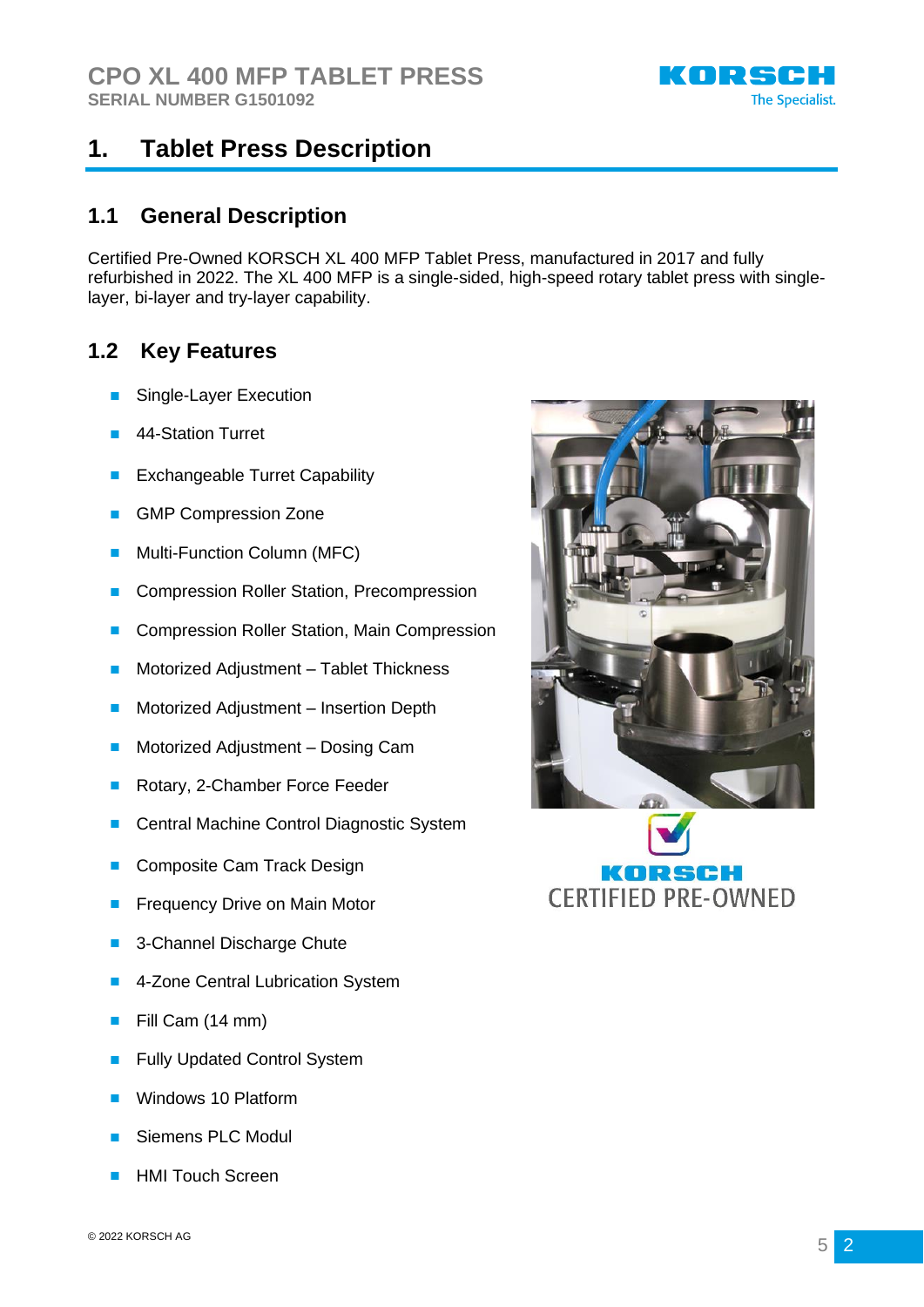#### **CPO XL 400 MFP TABLET PRESS SERIAL NUMBER G1501092**

- Password Login
- **Product Recipe**
- Event Log
- Alarm and Alarm History
- Fully Compliant with 21 CFR Part 11

### **2. Press Force Control:**

- Display of Average Force Precompression
- Display of Average Force Main Compression
- Display of Single Forces by Punch Station Precompression
- Display of Single Forces by Punch Station Main Compression
- Feedback to Dosing Cam for Tablet Weight Control
- Display of Standard Deviation of Main Compression Force
- Entry of Press Force Limits Precompression
- Entry of Press Force Limits Main Compression
- Press Force Trending and Storage for Batch Report
- Full Functionality with Reduced Tools Configuration

#### **3. Single Tablet Rejection OPTIONAL:**

- Rejects an Individual Tablet at All Press Speeds
- Records and Displays Punch Station as Tablets are Rejected
- Entry of Maximum Rejects from a Single Punch Station
- Entry of Maximum Rejects from All Punch Stations
- Reject Set-Up Parameters Stored in Product Recipe
- Reject Log Report



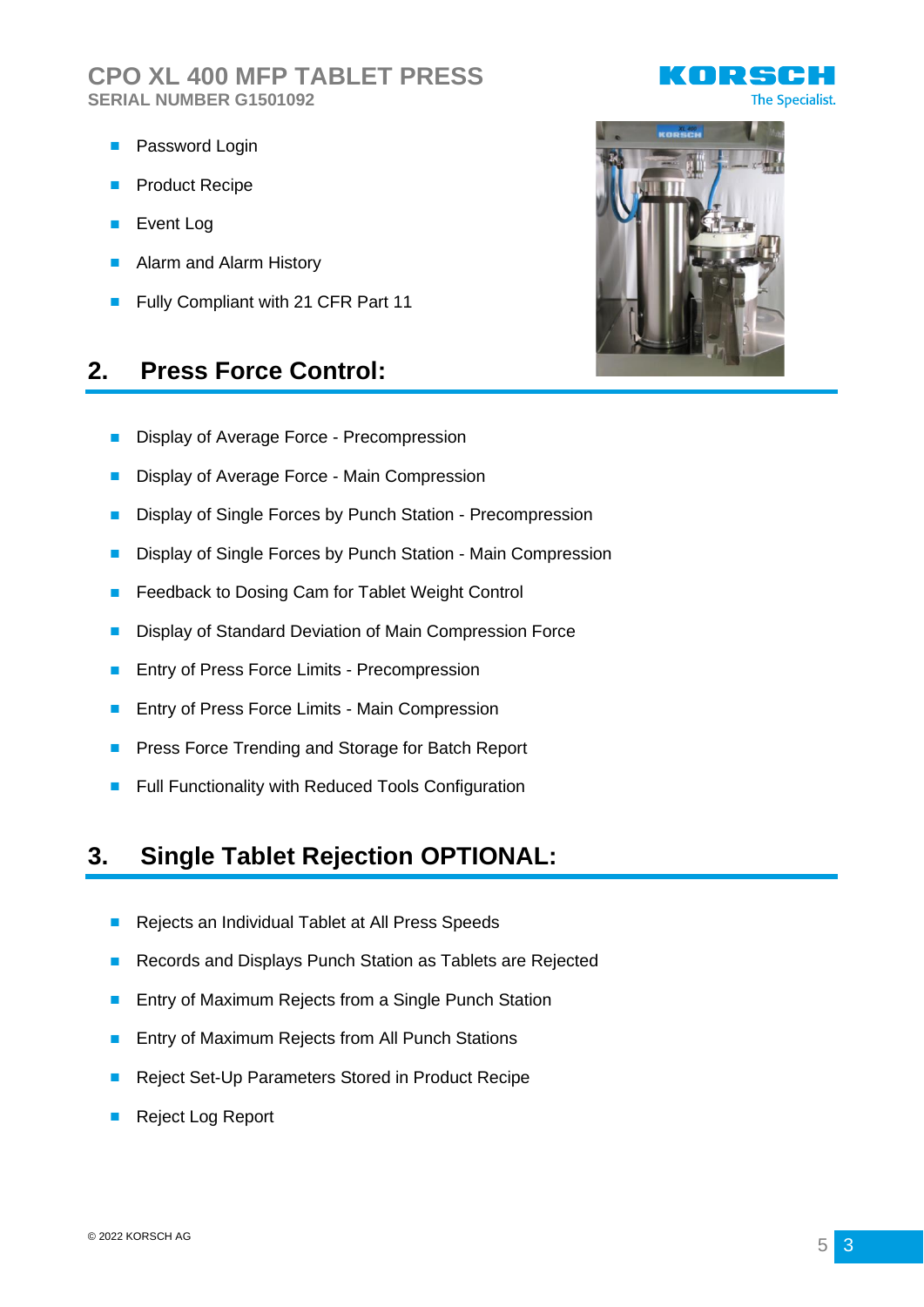

# **4. Machine Specifications:**

| <b>Punch Stations</b>                      | 44                        |
|--------------------------------------------|---------------------------|
| <b>Press Tools</b>                         | EU-BB                     |
| Main Compression Force                     | 100 kN                    |
| Precompression Force                       | 100 kN                    |
| <b>Maximum Tablet Diameter</b>             | $13 \text{ mm}$           |
| Press Speed single layer/ bi-layer         | 10-120 RPM                |
| Output single layer / bi layer (Tabs/Hour) | 316,800                   |
| <b>Pitch Circle</b>                        | 410 mm                    |
| <b>Maximum Tablet Thickness</b>            | 8.5 mm                    |
| Net Weight                                 | 3,700 kg                  |
| <b>Main Motor</b>                          | 18.5 KV                   |
| Main Power Supply                          | 400/230 V, 3 Phase, 50 Hz |